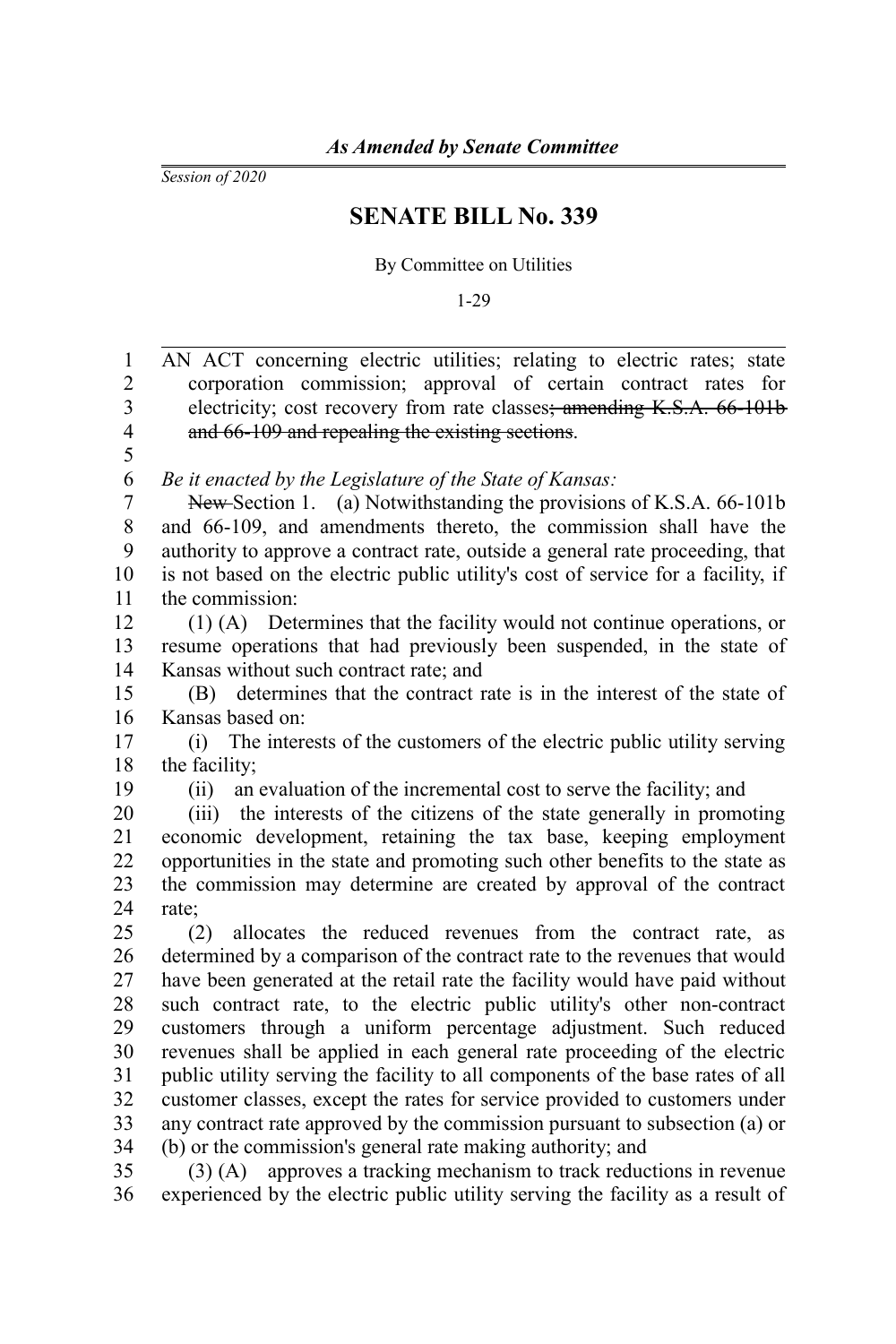the contract rate from the date the contract rate becomes effective; and

(B) such reductions in revenue shall be deferred to a regulatory asset and shall accrue interest at the weighted average cost of capital used by the commission to set the electric public utility's rates in its most recently concluded general rate proceeding with the balance of such regulatory asset to be included in the rate base and revenue requirement of the electric public utility in each of its general rate proceedings through an amortization of the balance over a reasonable period until fully collected from the electric public utility's non-contract rate customers. 2 3 4 5 6 7 8 9

(b) Notwithstanding the provisions of K.S.A. 66-101b and 66-109, and amendments thereto, the commission shall have the authority to approve a contract rate, outside a general rate proceeding, that is based on the electric public utility's incremental cost of service for a facility, if the commission: 10 11 12 13 14

(1) (A) Determines that the facility would not commence or expand operations in the state of Kansas without such contract rate; 15 16

(B) determines that the contract rate recovers the incremental cost of providing service to the facility; and 17 18

(C) determines that the contract rate is in the interest of the state of Kansas based on: 19 20

(i) The interests of the customers of the electric public utility serving the facility; 21  $22$ 

23

1

(ii) the incremental cost of serving the facility; and

(iii) the interests of the citizens of the state generally in promoting economic development, retaining *expanding* the tax base, keeping *increasing* employment opportunities in the state and promoting such other benefits to the state as the commission may determine are created by approval of the contract rate; and 24 25 26 27 28

(2) uses the reduction in revenues that result from any contract rate approved by the commission pursuant to this subsection that will be in effect during the effective period of the rate for the purposes of determining the electric utility's revenue requirement in each general rate proceeding concluded after the effective date of this section. 29 30 31 32 33

(c) The contract rates authorized by this section may be approved by the commission for a term of up to 10 years, and an electric public utility may apply for reapproval of such contract rates for a facility that the commission has granted approval under this section. 34 35 36 37

(d) The provisions of this section shall not affect any contract rates approved by the commission prior to, and in effect on, the effective date of this section. This section shall not: 38 39 40

(1) Affect or diminish the authority of the commission to approve just and reasonable contract rates filed pursuant to the commission's general ratemaking authority according to custom and practice of the commission 41 42 43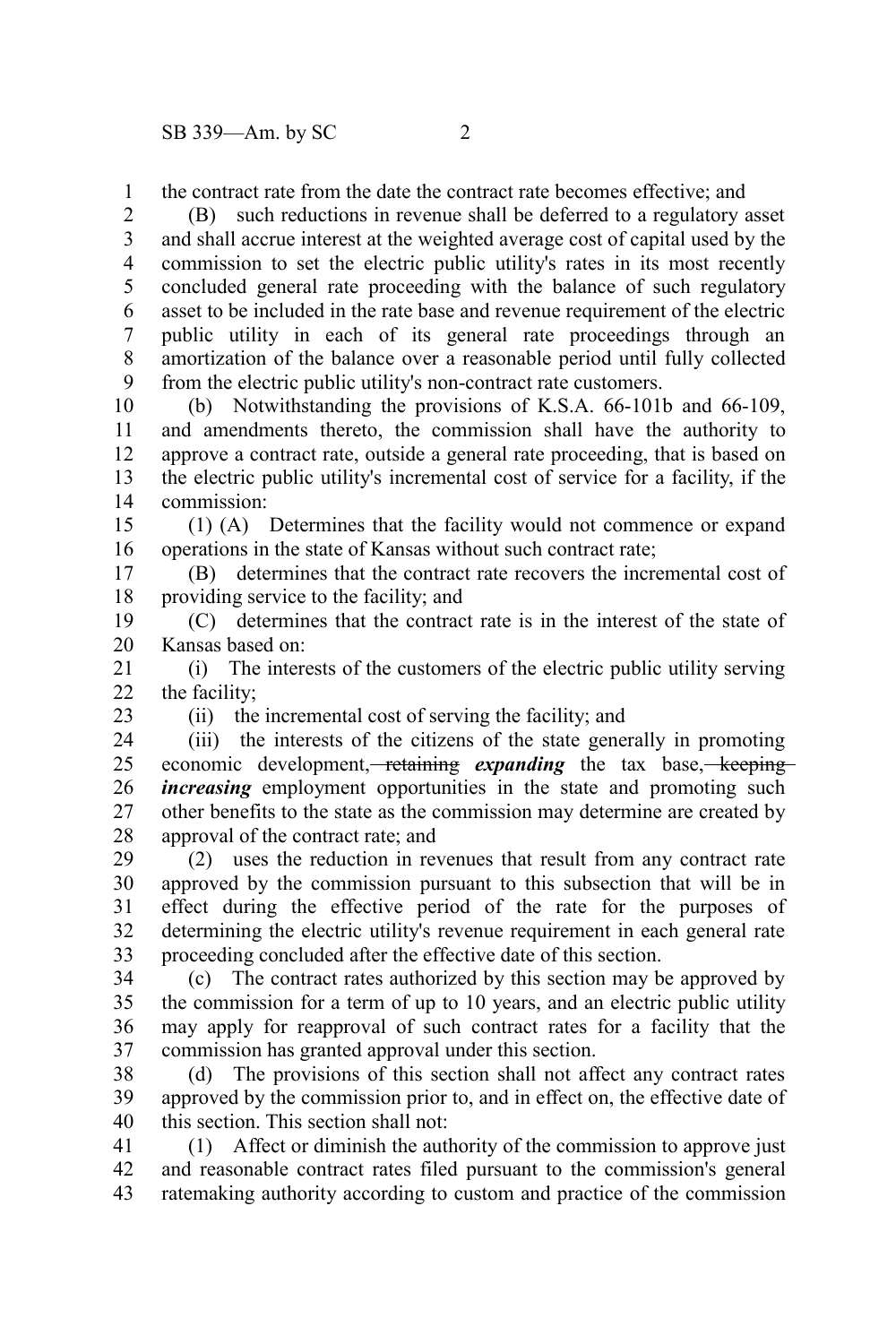in place prior to the effective date of this section; or 1

2

(2) establish standards for approval of such contract rates.

(e) If the commission approves a contract rate pursuant to this section, the commission shall not have the authority to modify or eliminate any such rate during the specified term, subject to the conditions established by this section. 3 4 5 6

7

(f) As used in this section:

(1) "Electric public utility" means the same as prescribed in K.S.A. 66-101a, and amendments thereto*, but does not include any such utility that is a cooperative as defined in K.S.A. 66-104d, and amendments thereto, or owned by one or more such cooperatives*; and 8 9 10 11

(2) "facility" means an existing or proposed building or buildings of an existing or potential electric customer with existing or expected load equal to, or in excess of, a monthly demand of 50 megawatts, and such load may represent the aggregate demand of multiple meter accounts. 12 13 14 15

New-Sec. 2. (a) Notwithstanding the provisions of K.S.A. 66-101b or 66-109, and amendments thereto, the commission shall authorize an electric public utility to implement economic development rate schedules that provide discounts from otherwise applicable standard rates for electric service for new or expanded facilities of industrial or commercial customers that are not in the business of selling or providing goods or services directly to the general public. To be eligible for such discounts, such customer shall: 16 17 18 19 20 21 22 23

(1) Have incentives from one or more local, regional, state or federal economic development agencies to locate such new or expanded facilities in the electric public utility's certified service territory; 24 25 26

(2) qualify for service under the electric public utility's nonresidential and non-lighting rate schedules for such new or expanded facility; and 27 28 29

(3) not receive the discount together with service provided by the electric public utility pursuant to any other special contract agreements. 30 31

(b) The discount authorized by this section shall only be applicable to new facilities or expanded facilities that have: 32 33

(1) A peak demand that is reasonably projected to be at least 200 kilowatts within two years of the date the customer first receives service under the discounted rate and is not the result of shifting existing demand from other facilities of the customer in the electric public utility's certified service territory and: 34 35 36 37 38

(A) Has an annual load factor that is reasonably projected to equal or exceed the customer's annual system load factor within two years of the date the customer first receives service under the discounted rate; or 39 40 41

(B) otherwise warrants a discounted rate based on any of the following factors: 42 43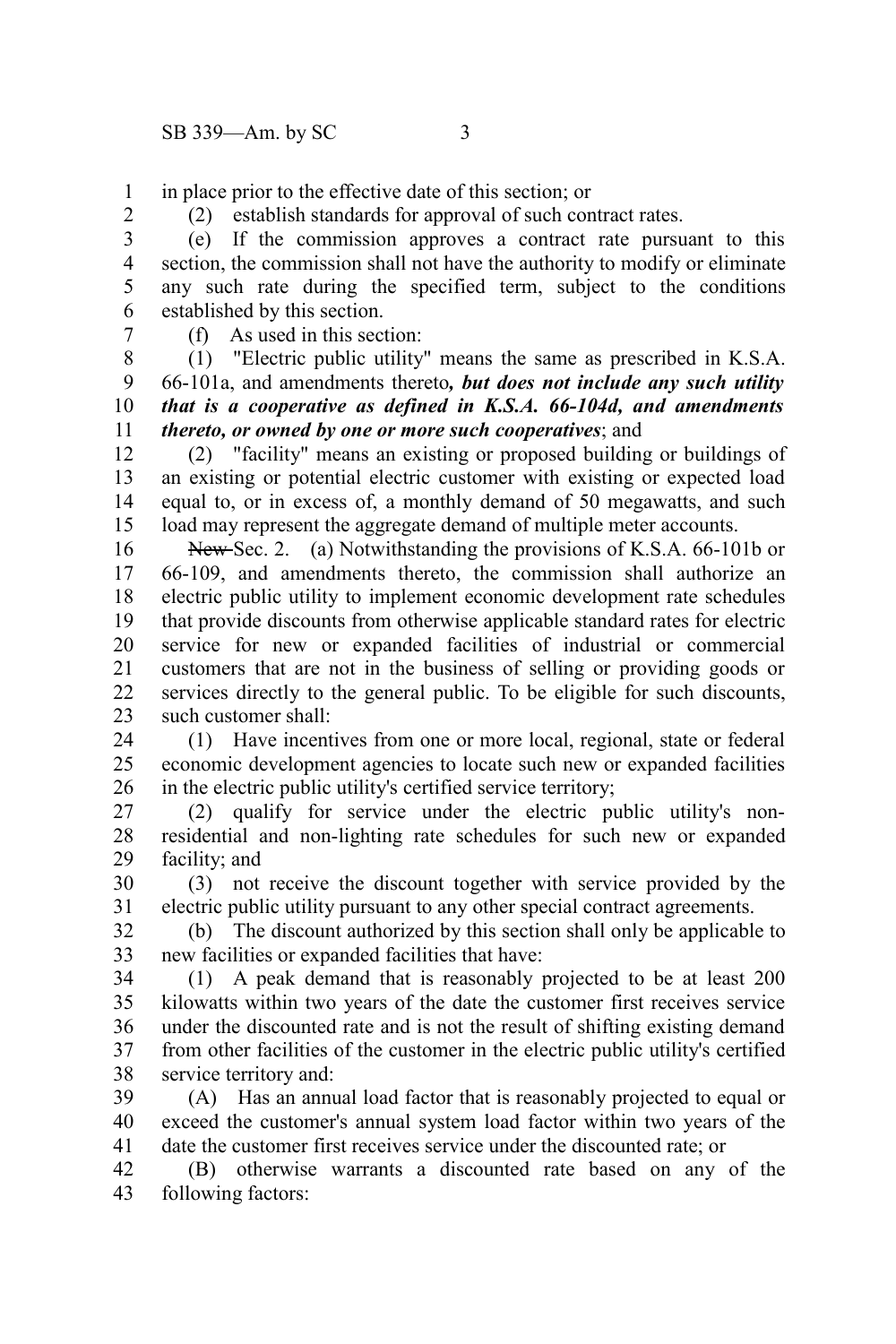(i) The number of new permanent full-time jobs created or the percentage increase in existing permanent full-time jobs created; 1 2

3 4

> 6 7

- (ii) the level of capital investment; (iii) additional off-peak usage;
- 5
- (iv) curtailable or interruptible load;
- (v) new industry or technology; or
	- (vi) competition with existing industrial customers; or

(2) a peak demand that is reasonably projected to be at least 300 kilowatts within two years of the date the customer first receives service under the discounted rate and is not the result of shifting existing demand from other facilities of the customer in the electric public utility's certified service territory and: 8 9 10 11 12

(A) An annual load that is reasonably projected to be at least 55% of the electric public utility's annual system load factor within two years of the date the customer first receives service under the discounted rate; and 13 14 15

(B) the facility shall, once first achieved, maintain the peak demand and load factor for the remaining duration of the discounted rate. 16 17

(c) The discount authorized by this section shall be determined by reducing otherwise applicable charges associated with the rate schedule applicable to the new or expanded existing facility by a fixed percentage for each year of service under the discount for a period of up to five years. The average of the annual discount percentages shall not: 18 19 20 21 22

(1) Exceed 20% for discounts that qualify pursuant to subsection (b) (1), but may be between 5% to 30% in any year; and 23 24

(2) exceed 40% for discounts that qualify pursuant to subsection (b) (2), but may be between 20% to 50% in any year. 25 26

(d) In each general rate proceeding concluded after the effective date of this section, the commission shall allocate the reduced level of revenues arising from the discounted rates provided for in this section through the application of a uniform percentage adjustment to the revenue requirement responsibility for all customer classes of the electric public utility providing such discounted rate, including the classes with customers that qualify for discounts under this act, except for rates for service provided to customers under contract rates either approved by the commission pursuant to section 1, and amendments thereto, or the commission's general ratemaking authority. 27 28 29 30 31 32 33 34 35 36

(e) (1) The commission shall approve a tracking mechanism to track reductions in revenue experienced by the electric public utility serving the facility as a result of the discount rate from the date the discount rate becomes effective; and 37 38 39 40

(2) such reductions in revenue shall be deferred to a regulatory asset and shall accrue interest at the weighted average cost of capital used by the commission to set the electric public utility's rates in its most recently 41 42 43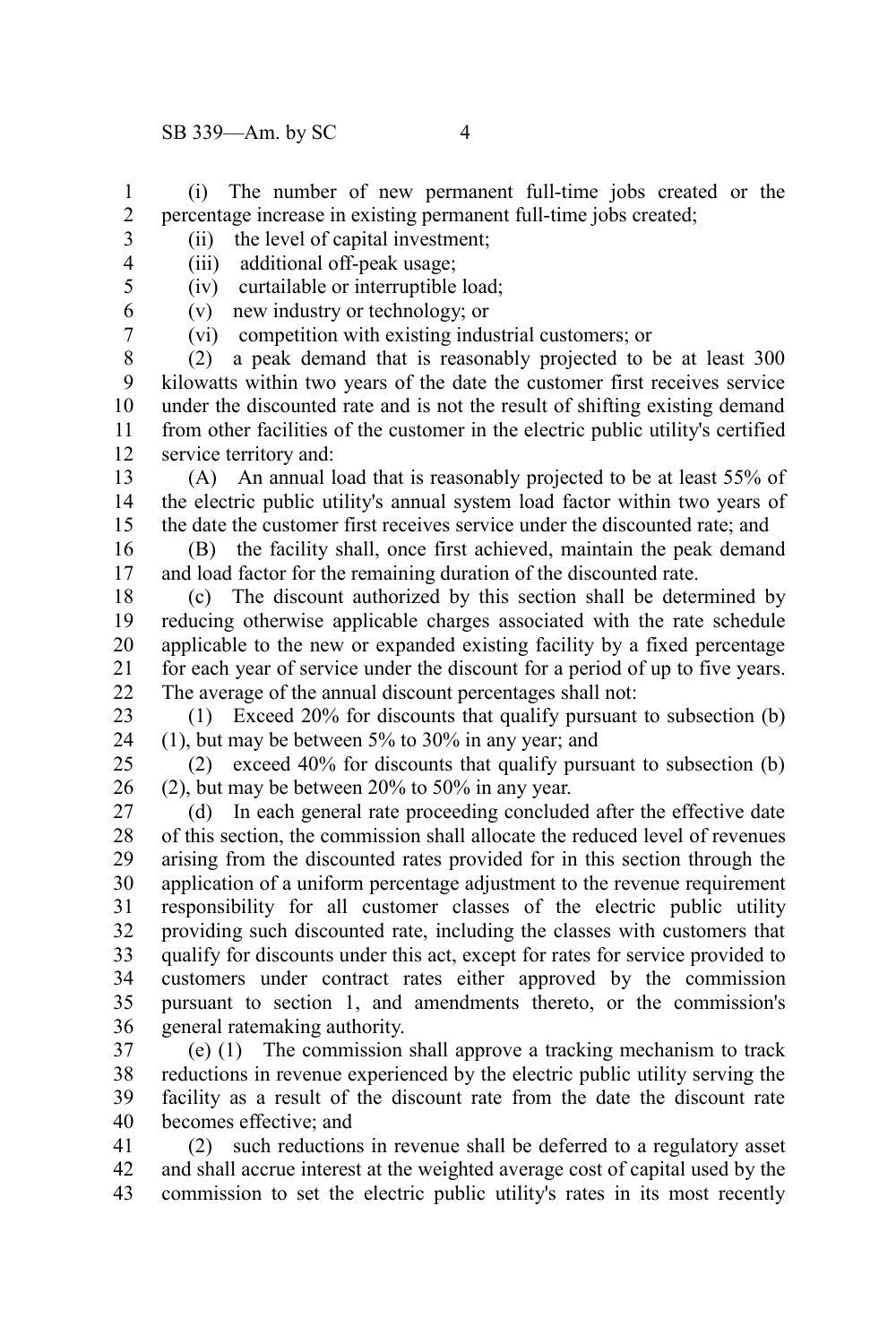concluded general rate proceeding with the balance of such regulatory asset to be included in the rate base and revenue requirement of the electric public utility in each of the utility's general rate proceedings through an amortization of the balance over a reasonable period until fully collected from the utility's non-contract rate customers. 1 2 3 4 5

(f) The provisions of this section shall not apply to rates for service provided to customers under contract rates approved by the commission pursuant to section 1, and amendments thereto, or the commission's general ratemaking authority according to custom and practice of the commission in place prior to the effective date of this section. 6 7 8 9 10

11

(g) For the purposes of this section:

(1) "Electric public utility" means the same as prescribed in K.S.A. 66-101a, and amendments thereto*, but does not include any such utility that is a cooperative as defined in K.S.A. 66-104d, and amendments thereto, or owned by one or more such cooperatives*; 12 13 14 15

(2) "expanded facility" means a separately metered facility of the customer, unless the utility determines that the additional costs of separate metering of such facility would exceed the associated benefits or that it would be difficult or impractical to install or read the meter, that has not received service in the electric utility's certified service territory in the previous 12 months; and 16 17 18 19 20 21

(3) "new facility" means a building of the customer that has not received electric service in the electric utility's certified service territory in the previous 12 months. 22 23 24

Sec. 3. K.S.A. 66-101b is hereby amended to read as follows: 66- 101b. *Except as provided in sections 1 and 2, and amendments thereto,* every electric public utility governed by this act shall be required to furnish reasonably efficient and sufficient service and facilities for the use of any and all products or services rendered, furnished, supplied or produced by such electric public utility, to establish just and reasonable rates, charges and exactions and to make just and reasonable rules, classifications and regulations. Every unjust or unreasonably discriminatory or unduly preferential rule, regulation, classification, rate, charge or exaction is prohibited and is unlawful and void. The commission shall have the power, after notice and hearing in accordance with the provisions of the Kansas administrative procedure act, to require all electric public utilities governed by this act to establish and maintain just and reasonable rates when the same are reasonably necessary in order to maintain reasonably sufficient and efficient service from such electricpublic utilities. Sec. 4. K.S.A. 66-109 is hereby amended to read as follows: 66-109. 25 26 27 28 29 30 31 32 33 34 35 36 37 38 39 40 41

*Except as provided in sections 1 and 2, and amendments thereto,* no common carrier or public utility governed by the provisions of this act 42 43